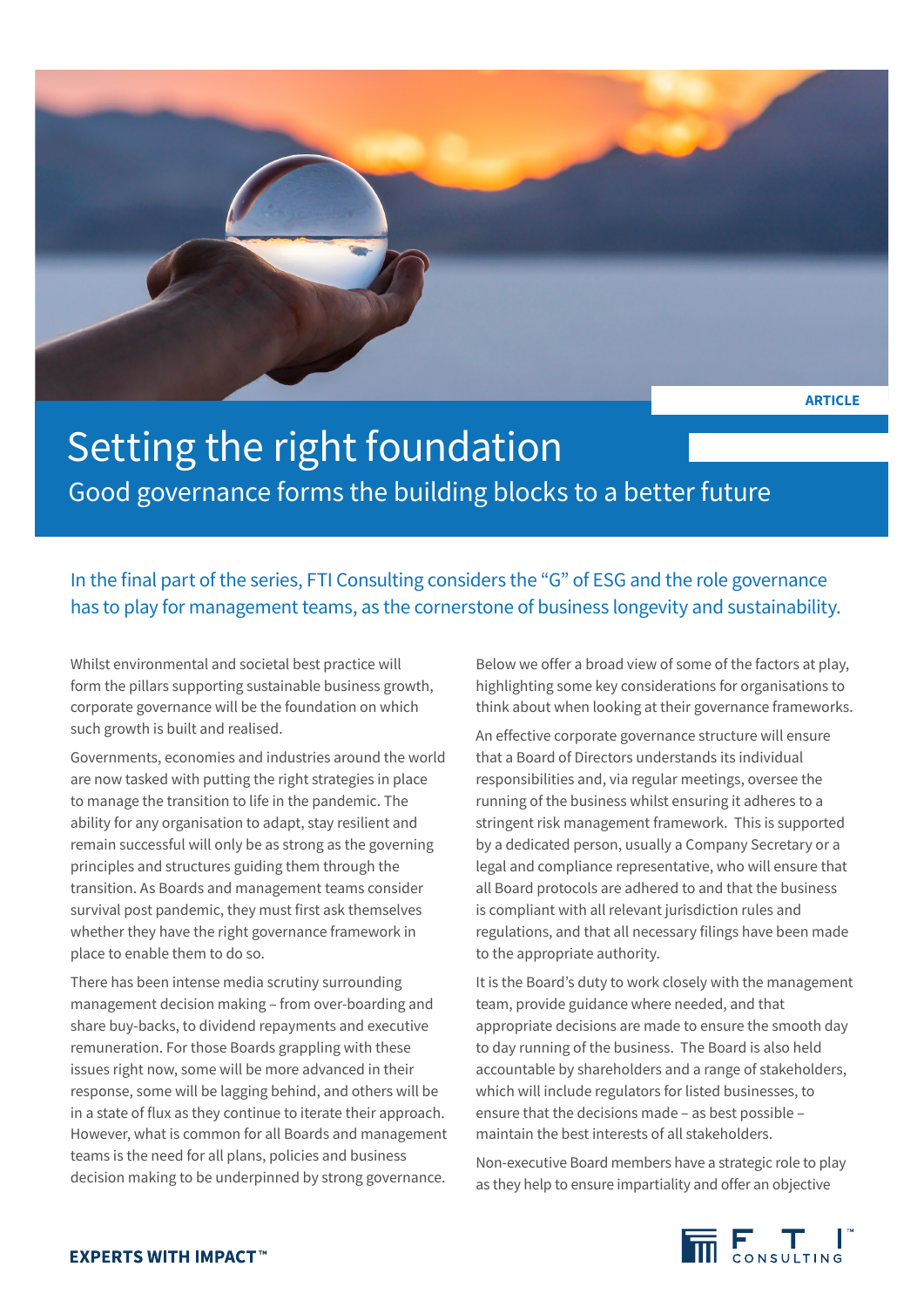perspective on any business decisions or corporate policies. These non-executive Board members therefore bring very valuable insights in terms of ensuring the long-term objectives of the company remain constant whilst providing independent counsel on how strategy or business decisions are likely to impact the company's stakeholders.

Strong corporate governance structures are often recognised by financial markets and investors and rewarded with improved access to capital at a lower cost than organisations with weak governance structures.

With the onset of the COVID-19 pandemic and the subsequent economic downturn, Boards will need to be robust, astute and agile with the appropriate skill sets and expertise in place to address a range of pressing issues. We have seen growing scrutiny around over-boarding, the withdrawal of dividend repayments, rising share buybacks and executive remuneration. Not to mention new financial reporting metrics (EBITDAC), protocols for raising capital and communicating guidance to the markets.

This scrutiny will not subside anytime soon. With this in mind, Boards will also need the ability to 'deep dive' into their company's financials via in-depth discussion with management teams to fully understand the financial impact of COVID-19 for the short, medium and longer term. Clarity will be needed on pipeline, revenue forecasts and cash balances, and debt obligations. Similarly, strategies will be needed to address any financial challenges which may arise such as the requirement for a cost reduction programme or a debt restructuring. The Boards of listed businesses will also need to assess whether they are making suitably comprehensive public disclosures about the impact of COVID-19 on their business and financial position. In addition, there are numerous financial calendar activities, such as AGMs, financial results and investor roadshows, which will need to be managed in a new way during the COVID-19 era.

Aligned to this, Boards working closely with their management teams, will also need rolling COVID-19 risk assessment audits for their businesses to identify potential issues or crises, and to ensure there are appropriate structures and mechanisms in place to manage such situations. In effect, these are the building blocks for solid business continuity planning. As part of this, Boards will need to be up to speed in terms of advising on staff deployment levels, team structures, IT requirements to support working from home and the potential business implication of supply chain disruption and the knock on effect on clients' orders, as well as potential business contracts.

One more key component – one which will colour all the above elements – is communications. Any Board will need to oversee a communications strategy which will need to target both internal and external stakeholders. These include (though are not limited to) staff, suppliers, partners, clients, customers, media, regulators and investors – whether private or public, institutional or retail. All communications will need to be bespoke for each stakeholder group, with clear and consistent messaging to ensure key stakeholders can be confident that the appropriate business decisions are being made.

The Board of Directors and the corporate governance structures within which they operate, therefore play a significant role in the resilience, efficacy and financial health of business decision making. The Board, as the key agent of a company's governance framework, needs to engage with management to provide clarity on strategic purpose. Developing and setting a clear strategy, and then implementing it effectively, are vital to any organisation's success.

## **So what does a good corporate governance structure look like?**

This will vary between publicly listed and private businesses. Below is not an exhaustive list, rather six key considerations:



**Diversity:** Create a Board which is balanced, diverse and has the appropriate qualifications, skillsets and industry experience. The Board should also be reviewed on a regular basis to ensure the appropriate directors/non-executive directors with the necessary experience are in place to support the company as it evolves.



**Accountability:** Develop a robust monitoring framework which assesses the roles and responsibilities both for the Board as well as key management with clear guidance on accountability. This regular review should also be used as an opportunity to assess the Board's performance and make improvements as and where needed. A benchmark to keep honest and accountable on progress.